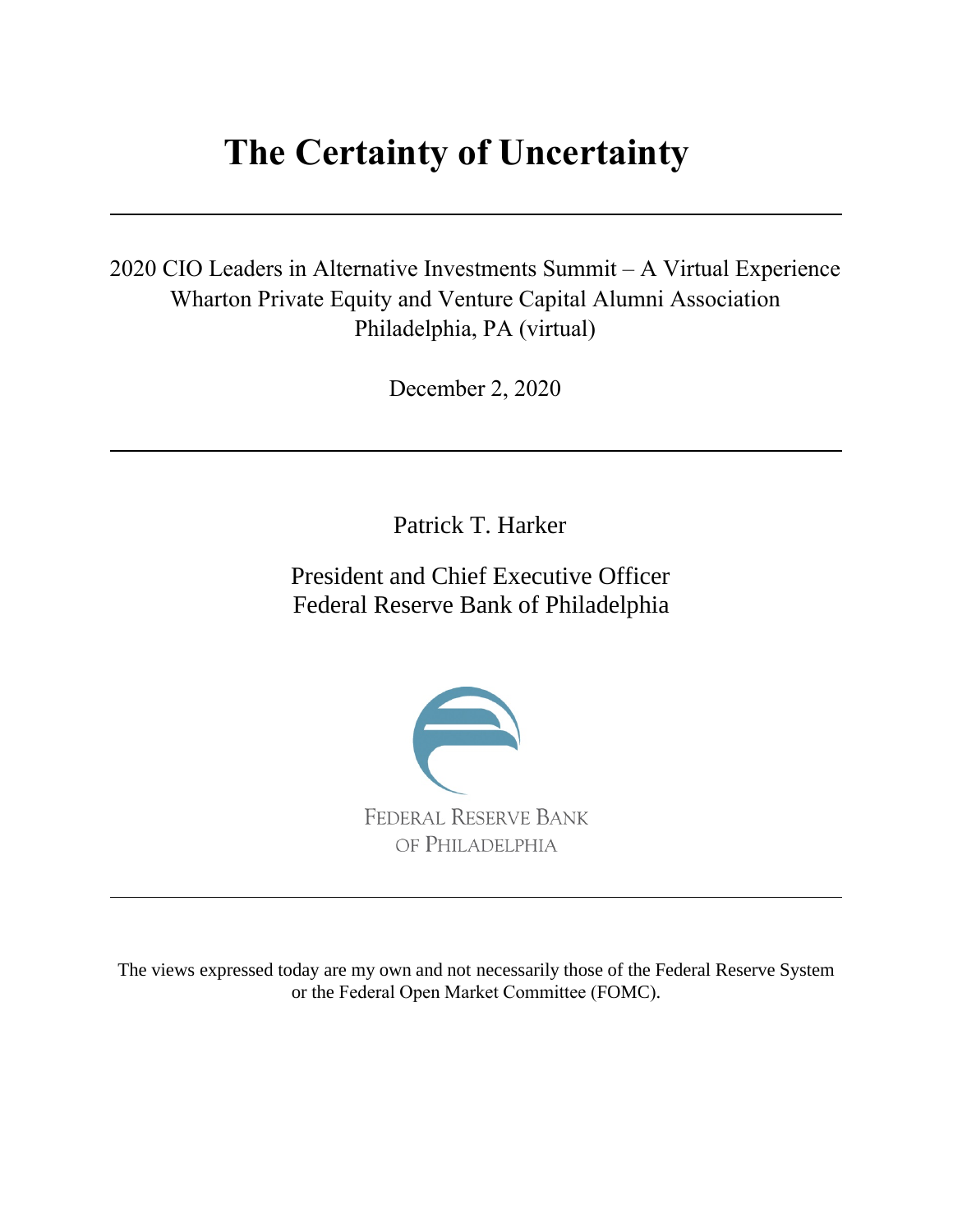### **The Certainty of Uncertainty**

## 2020 CIO Leaders in Alternative Investments Summit – A Virtual Experience Wharton Private Equity and Venture Capital Alumni Association Philadelphia, PA (virtual)

December 2, 2020

Patrick T. Harker President and Chief Executive Officer Federal Reserve Bank of Philadelphia

Good morning! It's great to be back among so many of "my people."

You might say, after all, that I have at least a minor connection to Wharton, and to Penn in general. I went to Penn for undergrad. And I also have a master's from Penn — two of them actually. And a Ph.D. from Penn. I was a professor at Penn. Oh, and as many of you know, I was also dean of the Wharton School.

I should probably also mention that my wife went to Penn. And so did two of my three children. And Penn doctors recently performed surgery on my foot to rectify an old injury that I sustained … playing football at Penn.

So, yes, it's wonderful to be back ― in some form ― at what feels an awful lot like a second home.

Now, before we proceed, I need to give you my standard Fed disclaimer: The views I express today are my own and do not necessarily reflect those of anyone else on the Federal Open Market Committee or in the Federal Reserve System.

My plan for this morning is to share a few thoughts on where the economy is now and where it's headed. I'll also offer some observations on how we can build a durable and equitable recovery as we emerge from this period. After that, we'll open things up for a fireside chat with some Q&A, which I'm really looking forward to. I especially welcome the hard questions, such as what on Earth is going on with Carson Wentz?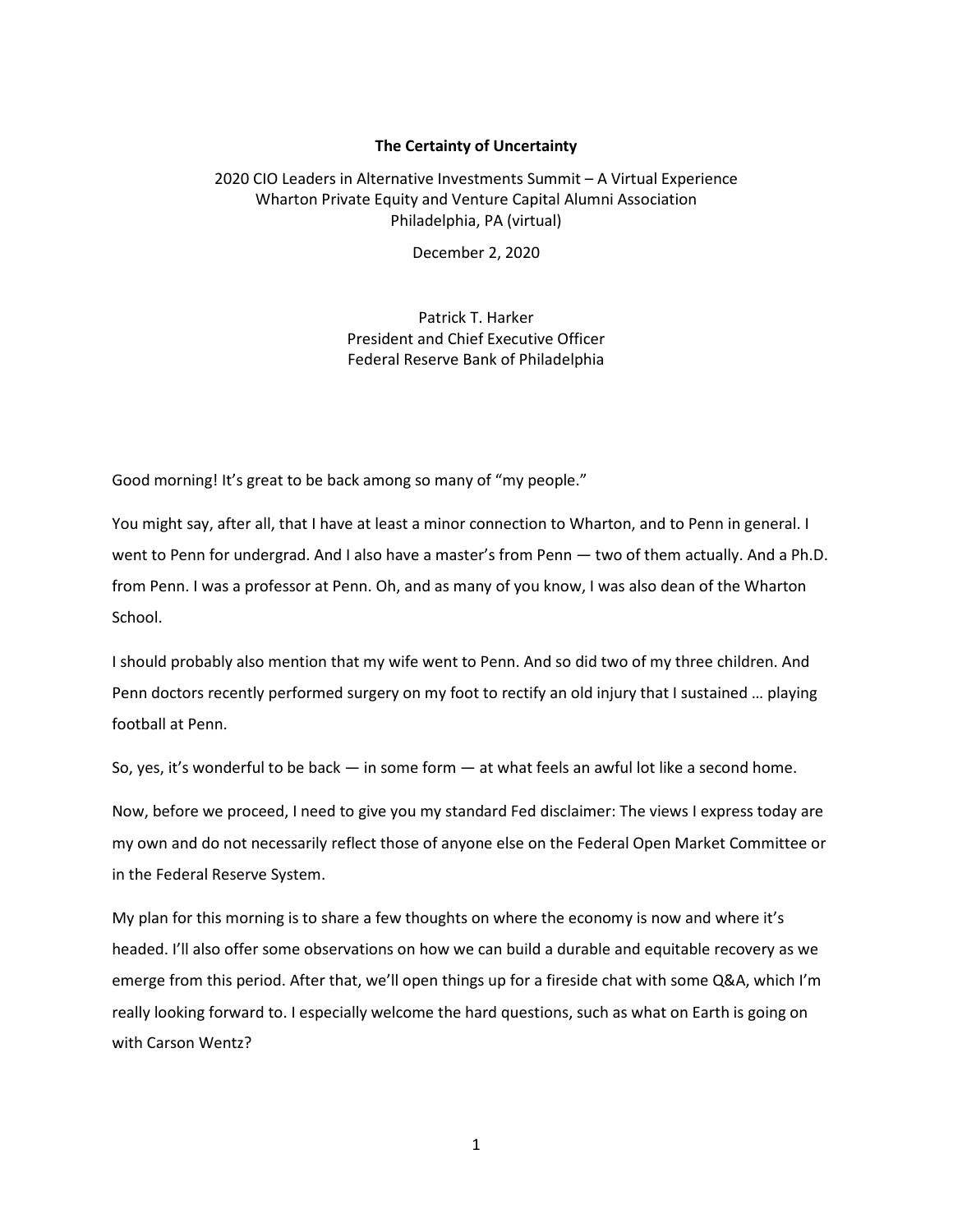#### **The State of the Virus**

It's no secret that the economy has been profoundly affected by the same scourge that has kept us physically apart today: COVID-19. The three most important things affecting the economy are: the virus, the virus, the virus.

So, let's begin with where we are with COVID-19, given that the virus itself ― more than anything else ― is determining the trajectory of the economy.

In the space of about a year, the virus has infected more than 60 million people around the world and killed more than 1.4 million. In the U.S., the death toll has now surpassed 260,000. The math is stark: With 4 percent of the world's population, we've suffered 20 percent of the world's fatalities.

And even within this disproportionately hard-hit country, certain communities have suffered more than others. Racial minorities have been sickened from the coronavirus at a far higher rate than other groups. They have also died at a higher rate. And in the ensuing economic contraction, they have lost their jobs at a higher rate.

While the number of infections and deaths fell during the warmer months, cases have been on the uptick since the week ending September 8. Deaths ― a lagging indicator ― are unfortunately now back to the highs we had not seen since the first wave in the spring. We are clearly in the midst of a second wave that, while not unexpected, is still shocking and heartbreaking in its viciousness.

#### **The State of the Economy**

COVID-19's resurgence is bound to have an economic effect, both as local governments introduce measures to curtail the spread and as consumers change their behavior. The latter is a crucial point that sometimes gets lost.

If people don't feel safe, they won't engage in the broader economy. And so, even before state and local governments took action this spring, many Americans had stopped dining out, getting on airplanes, and checking into hotels. That's a trend that has continued throughout the pandemic. Some local governments, including Philadelphia, have recently introduced measures to curtail indoor restaurant dining. But even before that, data showed that people had begun dining out less. Some people may have traveled over the Thanksgiving holiday, but TSA data indicated that passenger traffic was still down by more than half of what it was last year. In short, government actions to stop the spread of COVID-19 are somewhat of a lagging indicator as well.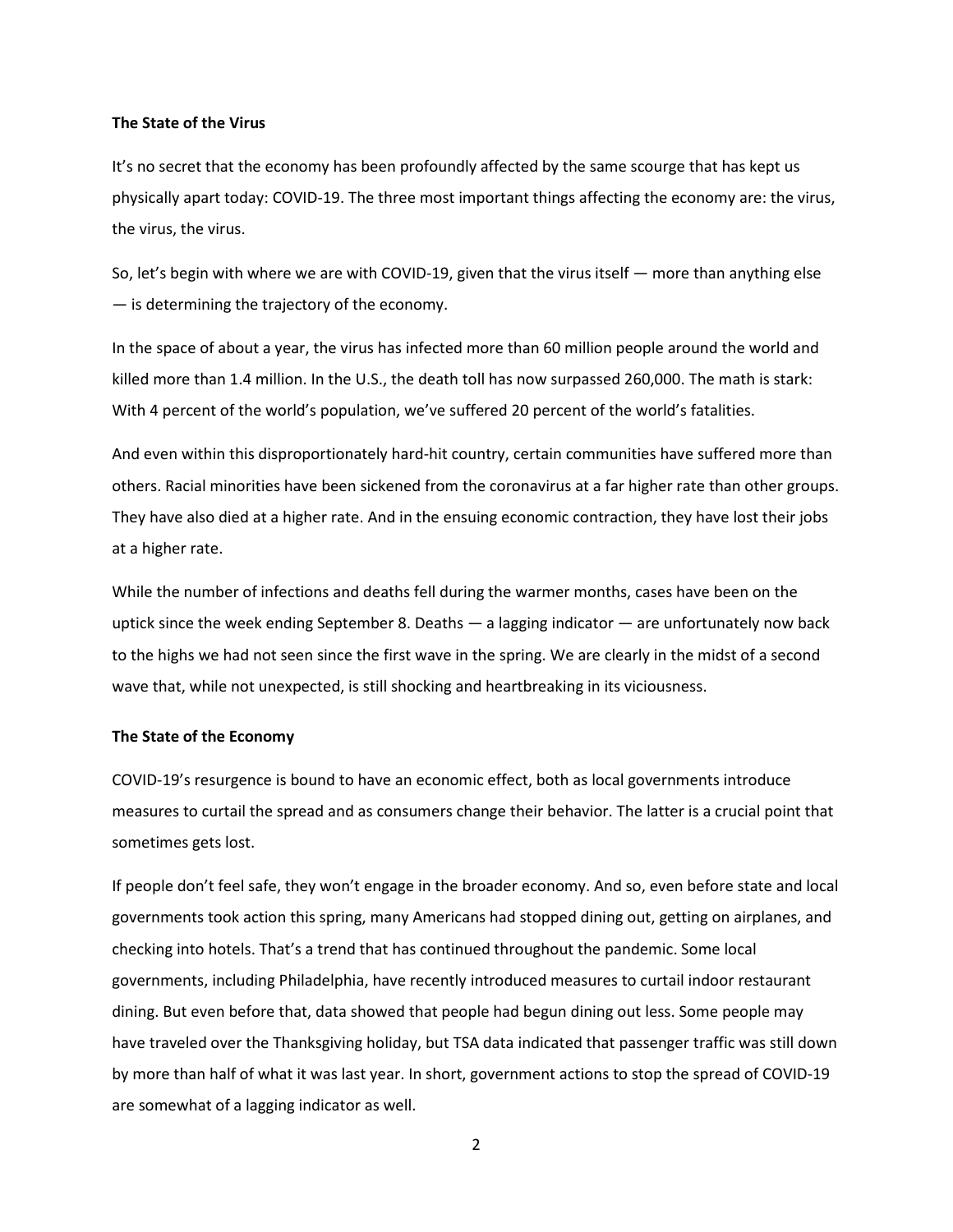It isn't surprising, then, that the economy has largely tracked the spread of the virus. In the second quarter of this year, as the U.S. experienced its first wave of COVID-19 and as state and local governments implemented various shutdown measures, the U.S. experienced its worst quarterly GDP drop in recorded history. The economy contracted at an annualized rate of nearly 32 percent; 22 million jobs evaporated. Those with low-wage jobs, particularly racial and ethnic minorities, were hardest hit.

Following that contraction, the economy rebounded quite nicely. Stay-at-home orders were lifted, and millions of Americans returned to their jobs. Indeed, a little more than half of those 22 million residents who were suddenly out of work earlier this year are now back, enough to nudge the unemployment rate down from 14.7 percent in April to 6.9 percent, which is still disastrously high. The recovery has been uneven, with segments like manufacturing and housing outpacing hospitality and leisure.

For now, I'm forecasting moderate growth for the rest of this year and the first quarter of 2021 that keeps us below the prepandemic trend. Indeed, we are currently seeing signs of plateauing in the economy. That's attributable both to COVID-19's continued circulation and to the evaporation of fiscal support — particularly for low-income households — that the federal government provided at the onset of the pandemic. I recently had a conversation with a major banker who expressed deep concerns about the fast-approaching "fiscal cliff," as many Americans will soon lose their unemployment benefits and begin to face hardships like eviction and foreclosure. Unemployment claims are already on the uptick.

My forecast calls for growth to pick up in the second half of 2021 and through 2022 before a light tapering in 2023. But that comes with two important caveats. For one, my forecast is premised on a safe and effective vaccine for COVID-19 ― or perhaps, multiple vaccines ― becoming available sometime in the spring or summer of next year. We've had very encouraging news on that front in recent weeks. My forecast also expects an additional \$1 trillion of fiscal support for the economy. There, the news has been less encouraging recently, which is my way of saying this forecast is very, very uncertain.

The Fed's robust actions in dealing with this crisis — cutting rates fast and early and establishing a number of lending facilities — were effective in blunting the contraction. Even when those lending facilities, such as our fund that was set up to aid state and local governments, were not tapped as often as we may have expected at the outset, their mere existence was useful in getting private markets flowing. We witnessed a so-called announcement effect. Markets that were largely frozen thawed when we announced the establishment of those facilities.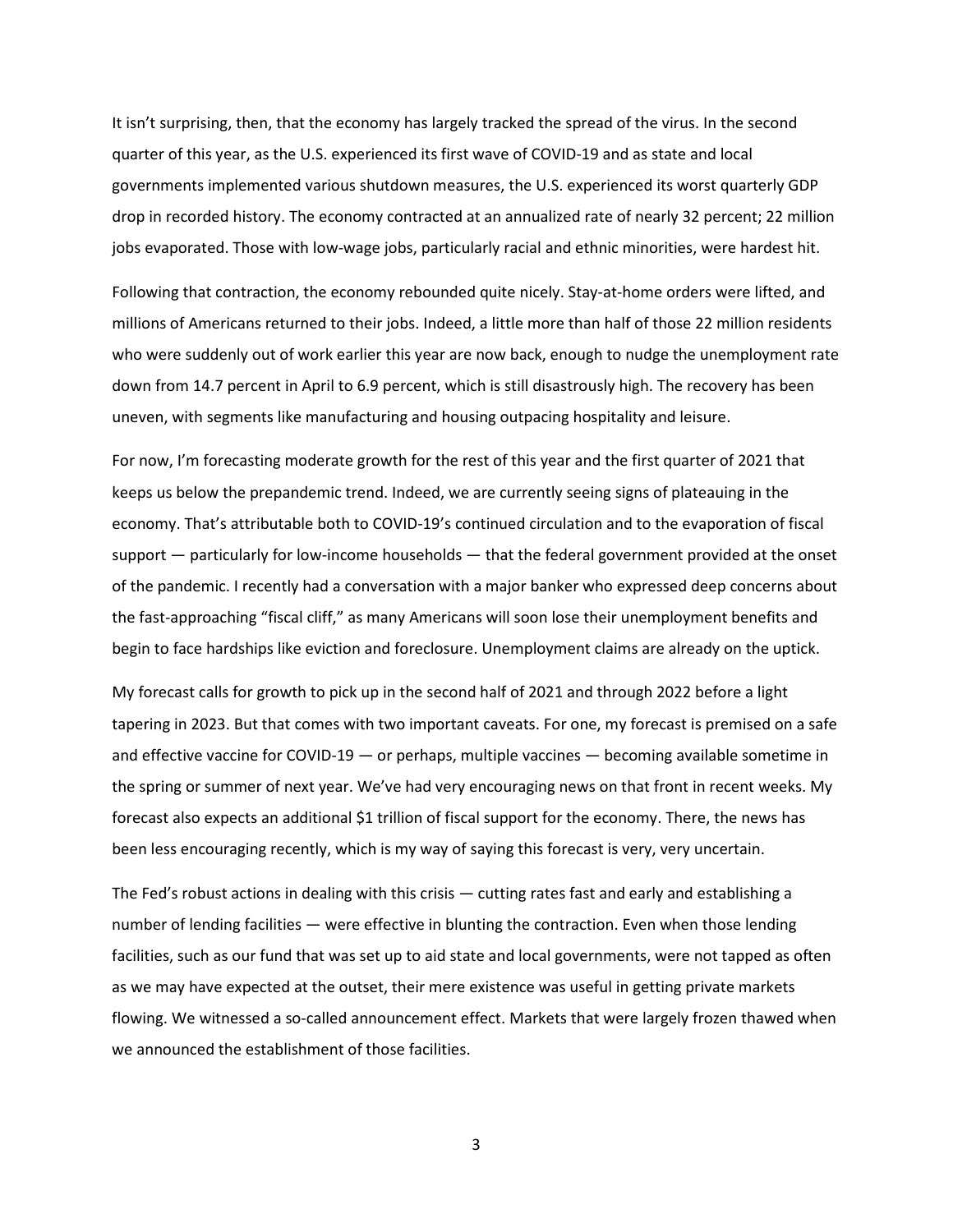In my opinion, those facilities should stay open past the end of this year. Until we get through this pandemic, the economy needs to be supported. At this point, the fewer changes we make to our lending facilities, the better.

#### **Rising Automation**

Now before we move to the discussion, I'd like to say a few words about the changes in our society that the virus is spurring.

Fundamentally, rather than fully changing things, this pandemic has had the effect of accelerating trends that were already present in our society. Categories like department stores were already struggling ― and COVID-19 only served to expedite their demise. Racial minorities like Black Americans were already more likely to be unemployed than other groups, though one of the salutary trends of the prepandemic economy was that this gap was narrowing. Unfortunately, COVID-19 has erased that progress.

Similarly, trends in labor markets like the increased use of automation are not new. They are simply happening at a more rapid clip since the onset of the pandemic.

For decades, the U.S. economy has seen increasing automation in industries spanning manufacturing to food service to office work. But the COVID-19 pandemic has ensured that those transitions are now occurring at lightning speed.

Researchers at the Philadelphia Fed have been closely studying the effect of the pandemic on labor markets and automation and have made several key — if still rather preliminary — findings. I would like to share some with you.

Some of their findings have been predictable: It turns out that the most automatable jobs are those that do not permit remote work and those that carry a high risk of COVID-19 transmission. Obviously, machinery and software are not susceptible to the virus, so they have often become more attractive options than human workers during the pandemic. Think of meatpacking and slaughterhouse jobs, for example, which are increasingly automated.

Or, closer to home, think of the Pennsylvania Turnpike laying off more than 500 workers this spring as it switched to automatic tolling.